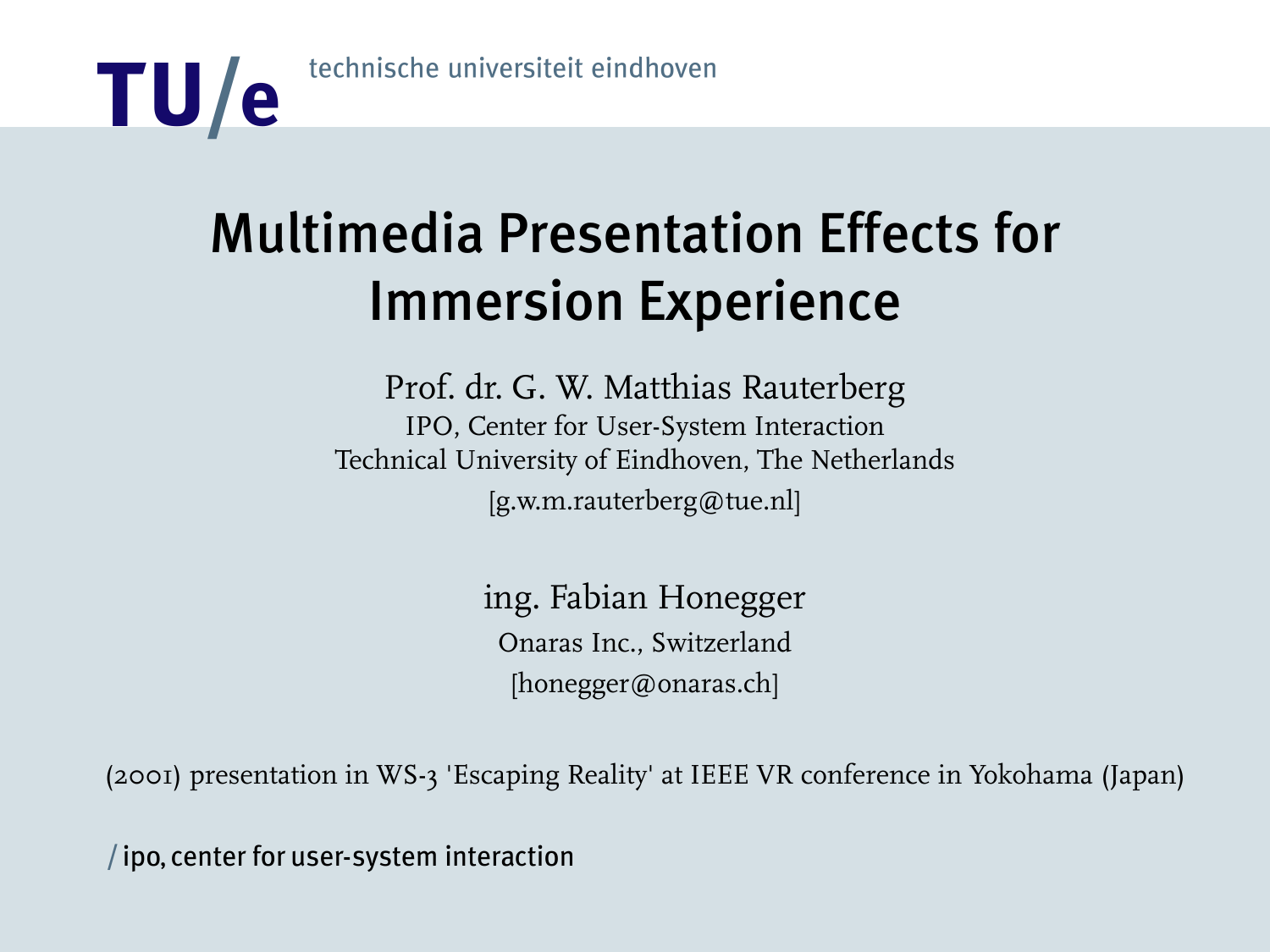

## **OBJECTIVE**

To investigate the contribution of different presentation media for getting people immersed into a scene.

=============================

Presentation media investigated:

- \* dynamic visual channel
- \* dynamic audio channel
- \* dynamic tactile channel
	- vibration
	- air pressure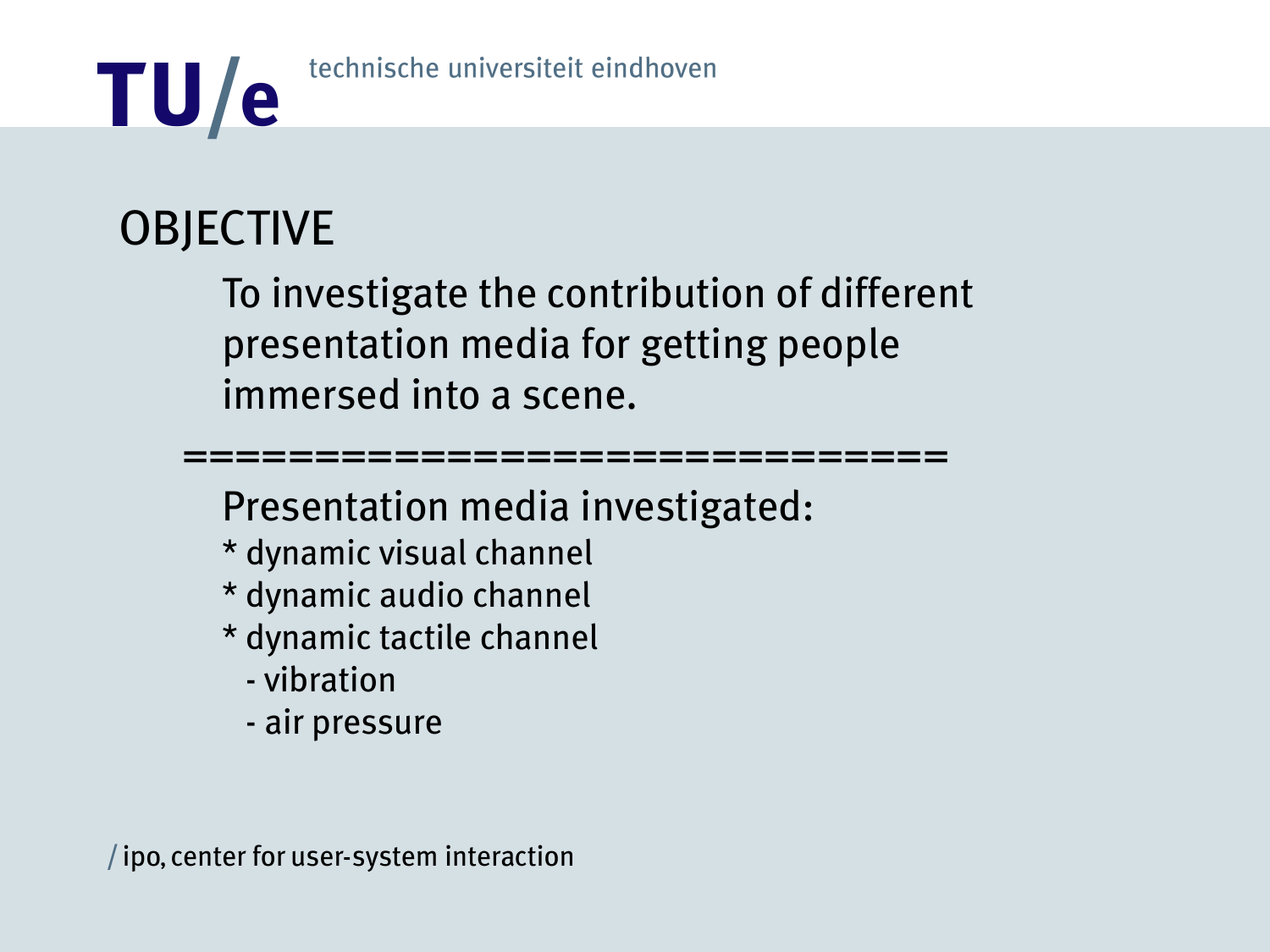

## **Test scenario:**

"sitting and waiting on a station platform while on the next track (in ca 20 m distance) a train enters and passes the station from left to right"

**Stimuli material [see E. Stahl (1997) PhD Thesis, ETH No. 12321]:** recorded data for 10 seconds in total *video*: 1024\*768 pixel, 250 ANSI lumen, PAL S-VHS *audio*: DAT records SONY PCM-2500, HPS-III, HEAD acoustics *vibration*: Vibrator type GWV46, Gearing & Watson Electronic Inc. [5 - 2000 Hz, 1 m/s<sup>2</sup> acceleration] *draught*: ordinary table fan, ca 100 cubic feet per minute (cfm)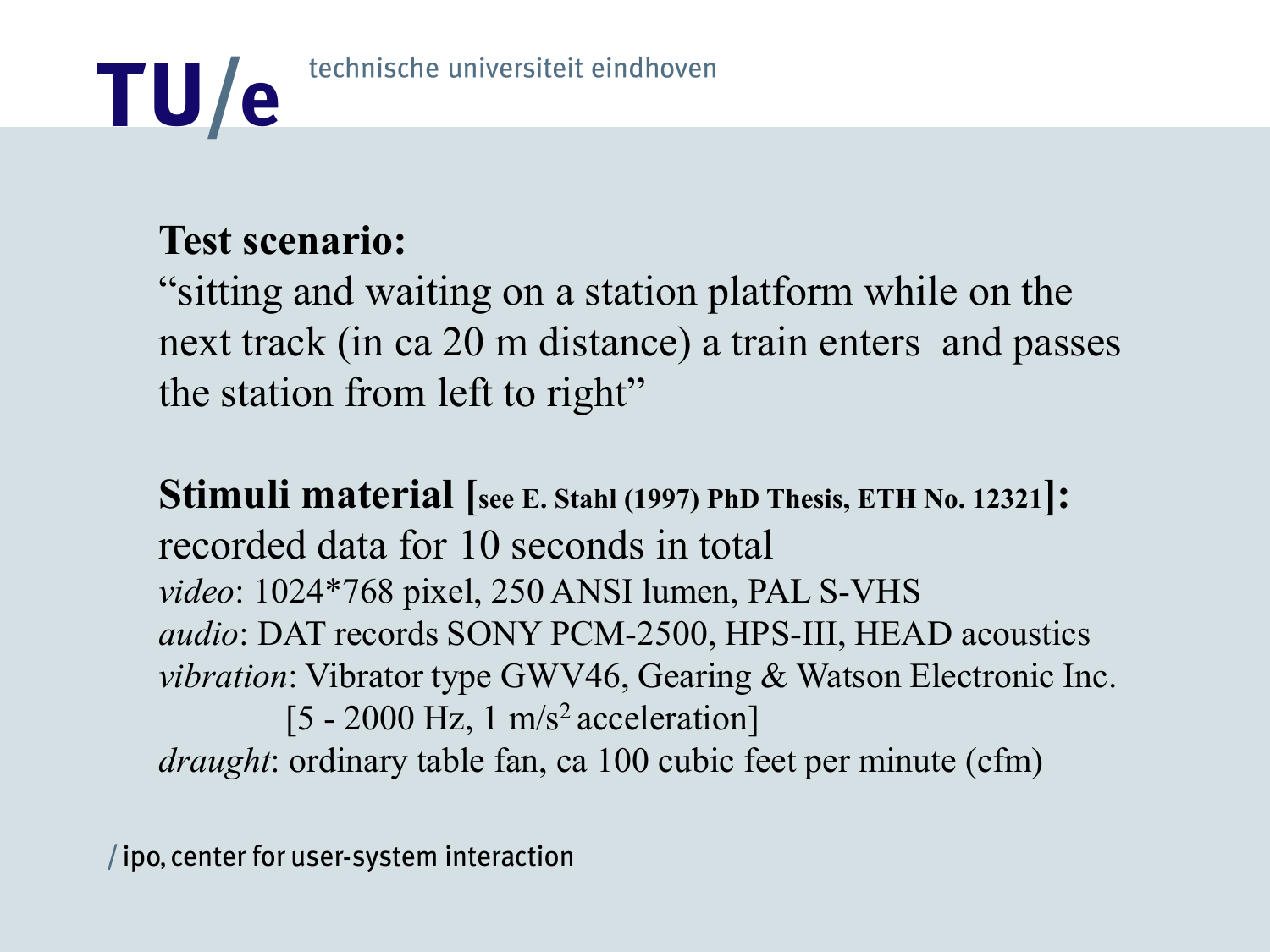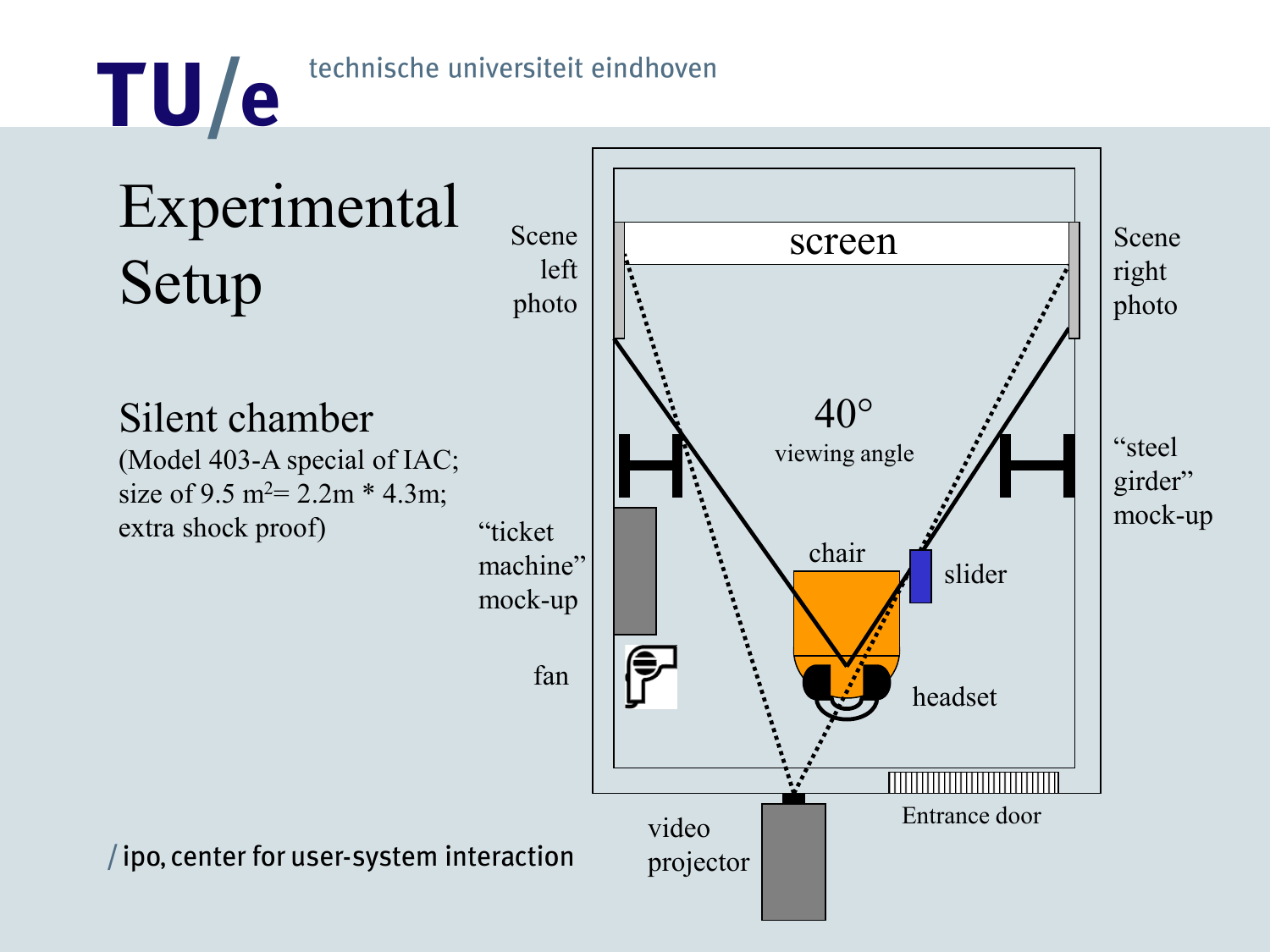# TU/e technische universiteit eindhoven

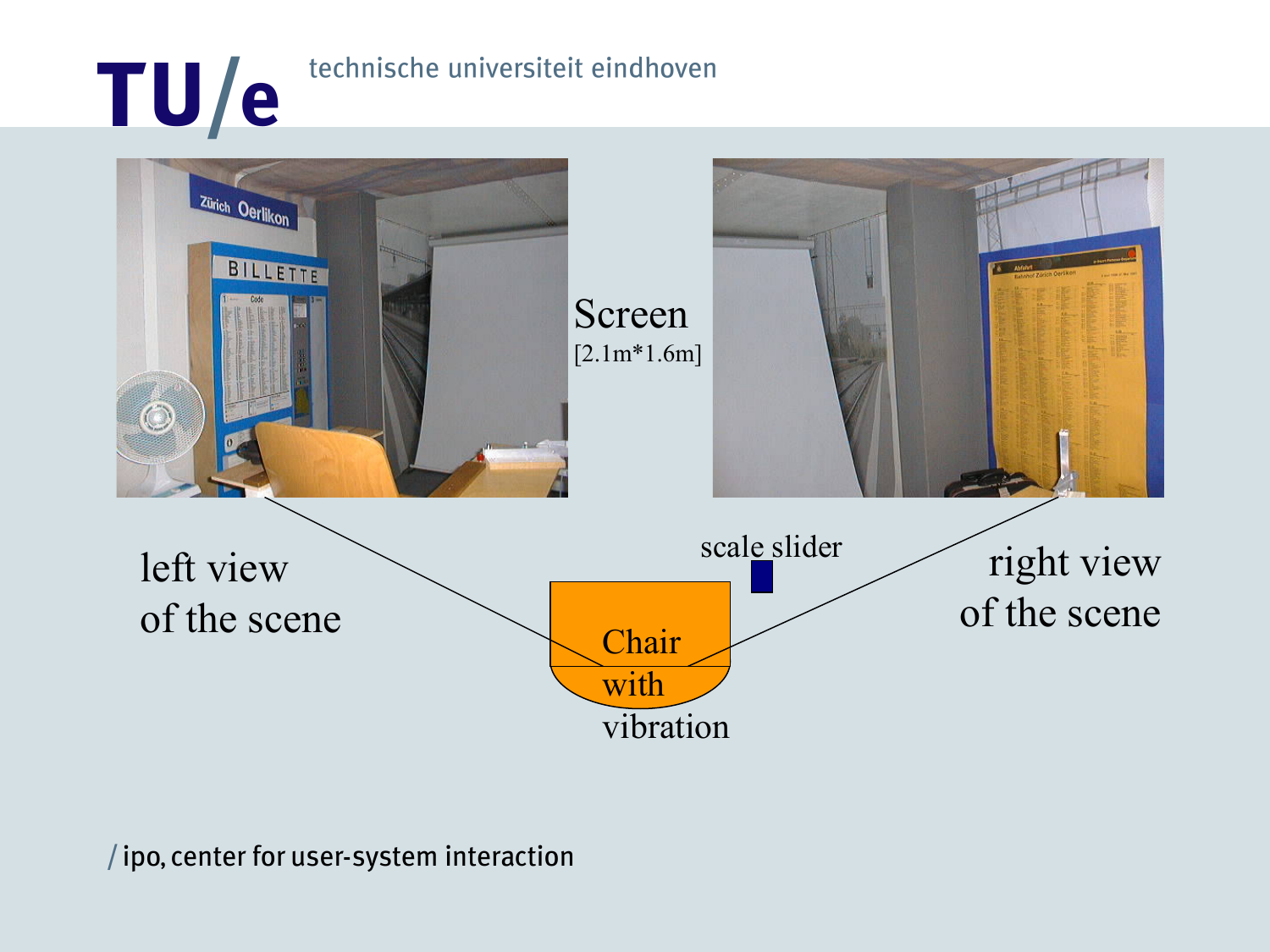

The chair with vibration feedback [5 - 2000 Hz]

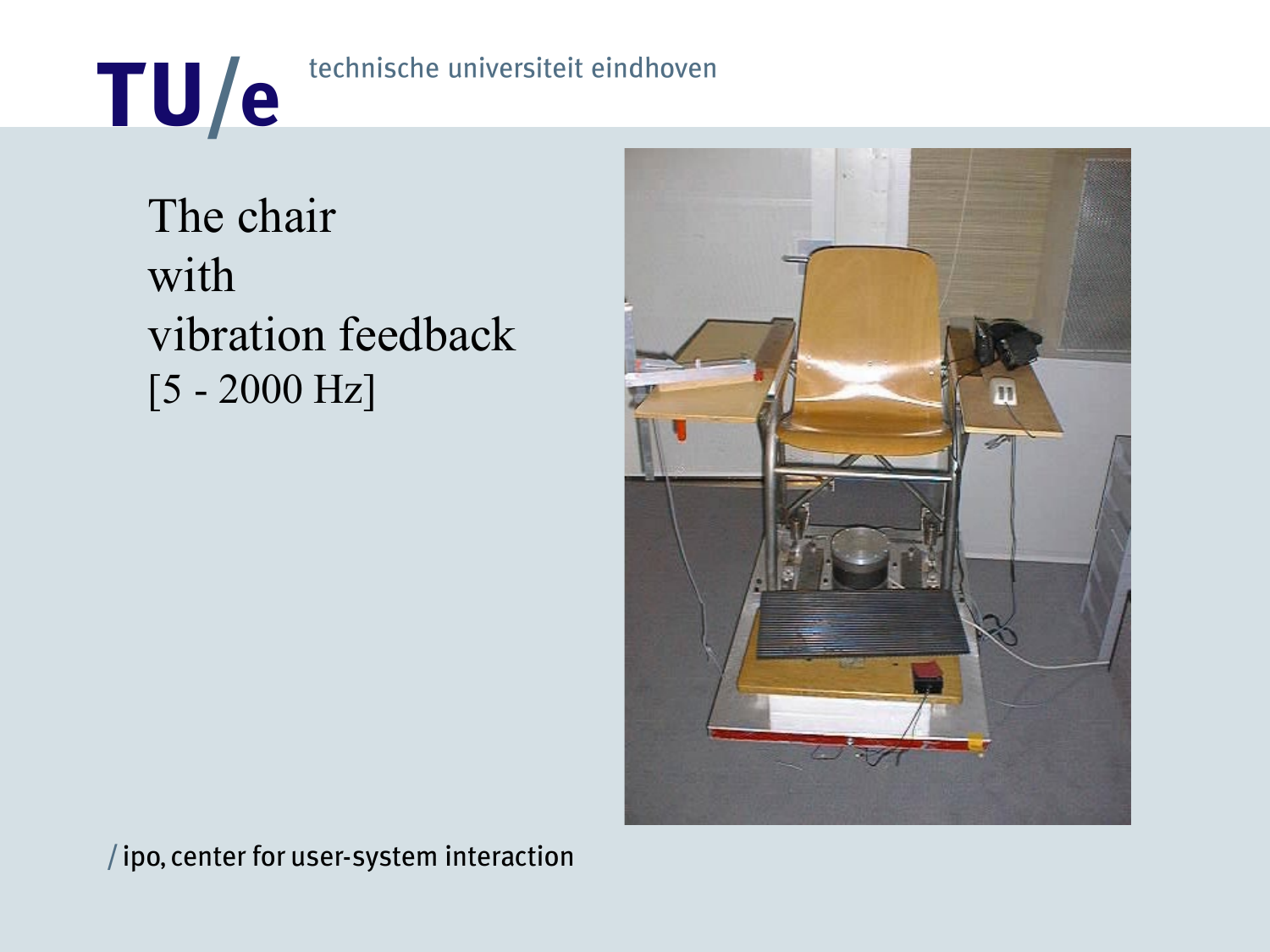

## Measurement of immersion via the scale slider



Measurement range: 0 - 10'000

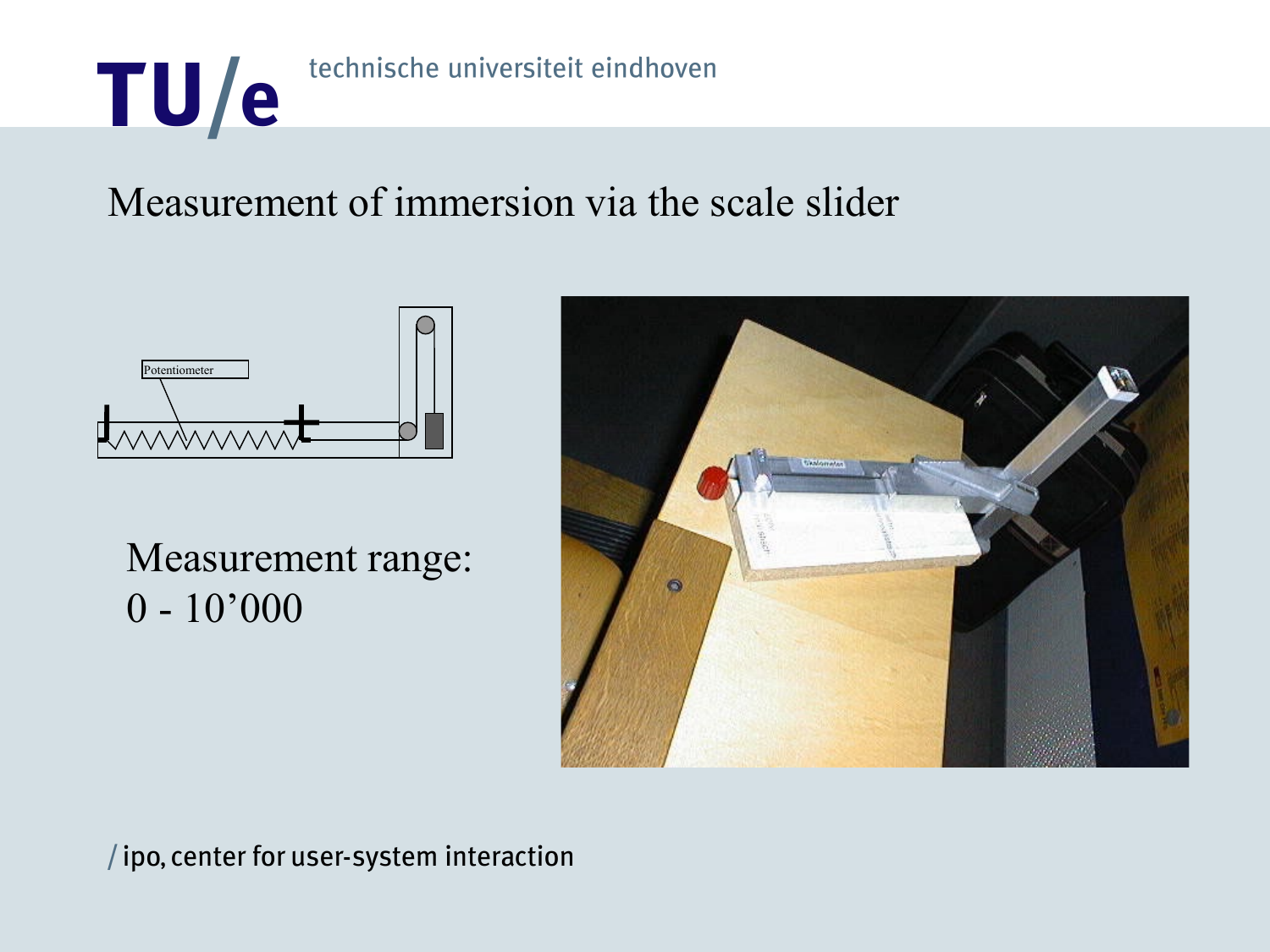# TU/e technische universiteit eindhoven



### The control room

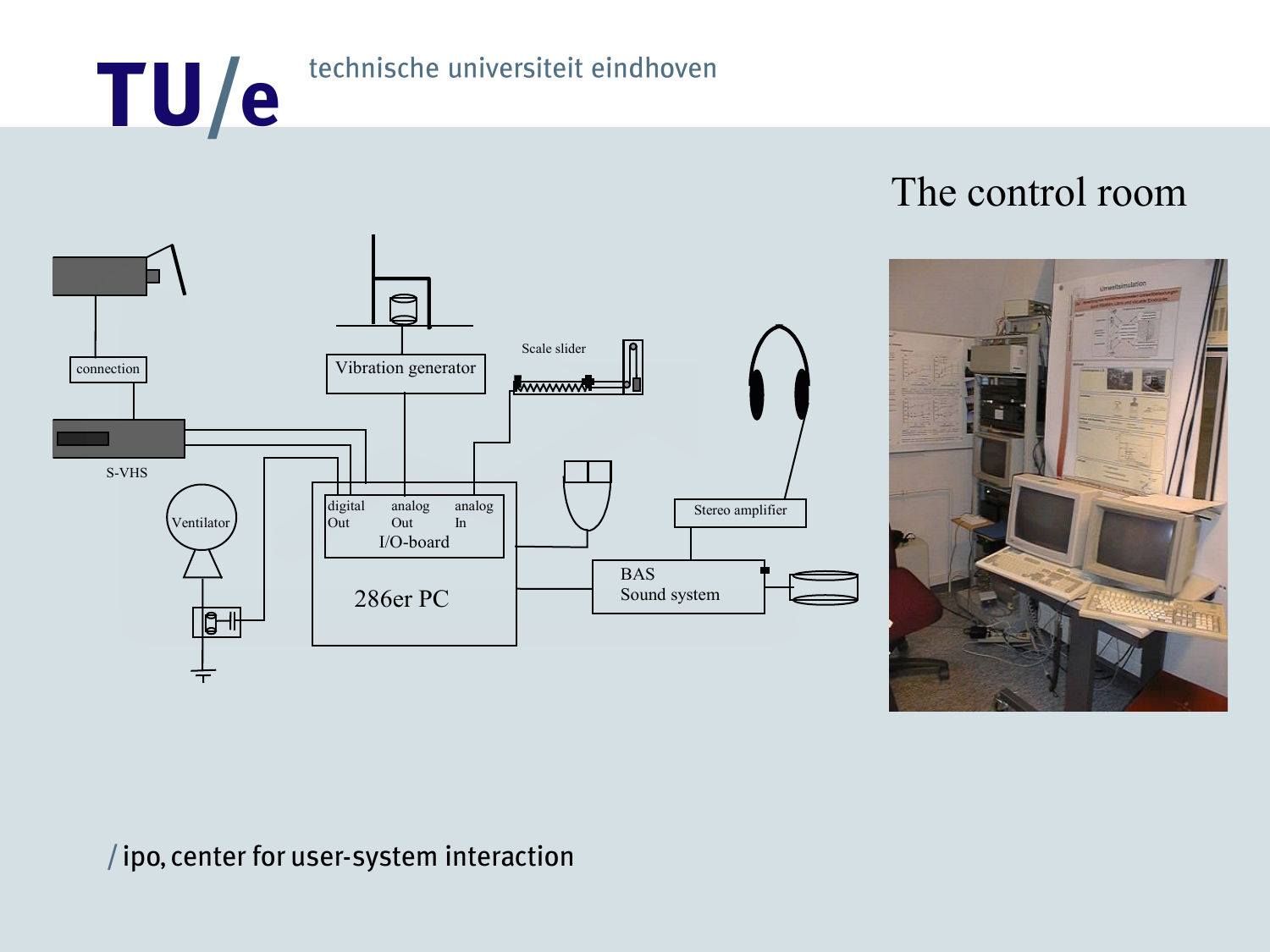## **Test design**:

12 female and 12 male test subjects (N=24) (average age: 27 years, 17-54 range)

## **Four independent variables**:

(1) vision, (2) sound, (3) vibration, (4) draught Each variable had two values: ON/OFF Sixteen possible combinations:  $2<sup>4</sup>=16 - 1$  {all OFF} = 15

All different 15 scenes with at least one presentation media ON are randomly presented to each test subject.

**Total sample size**: 24 \* 15 = 360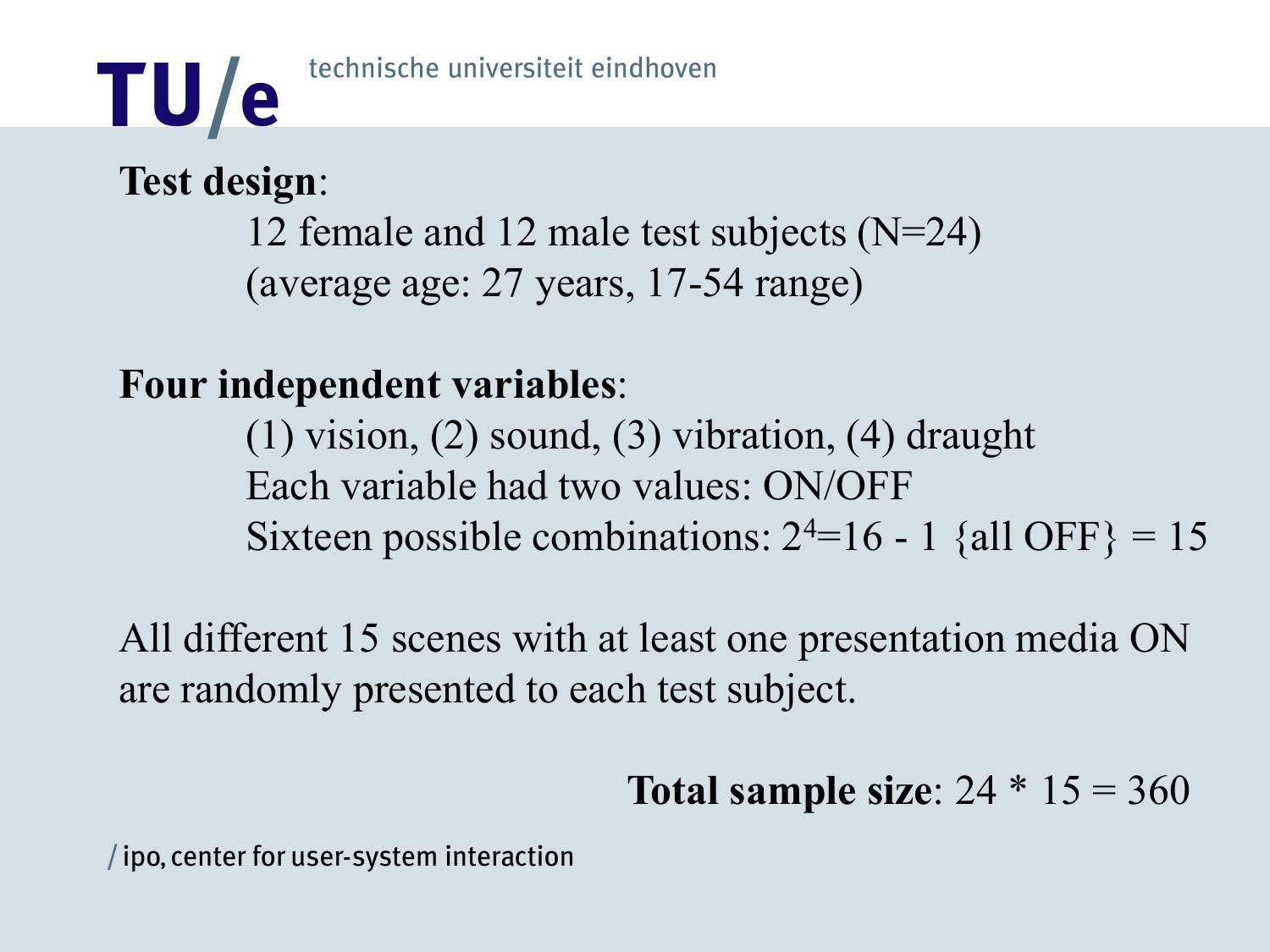

## Statistical results

#### ANOVA Table for immersion

|                                     | DF  | <b>Sumof Squares</b> | <b>Mean Square</b> | F-Value | P-Value |            |
|-------------------------------------|-----|----------------------|--------------------|---------|---------|------------|
| video                               |     | 34687317.042         | 34687317.042       | 7.632   | .0060   | <b>SIG</b> |
| audio                               |     | 631251679.594        | 631251679.594      | 138.890 | < 0.001 | <b>SIG</b> |
| video * audio                       |     | 468162.667           | 468162.667         | .103    | .7484   |            |
| vibration                           |     | 58174191.260         | 58174191.260       | 12.800  | .0004   | <b>SIG</b> |
| video * vibration                   |     | 2591208.167          | 2591208.167        | .570    | .4507   |            |
| audio <sup>*</sup> vibration        |     | 1137743.760          | 1137743.760        | 250     | .6171   |            |
| video * audio * vibration           |     | 3456486,000          | 3456486,000        | .761    | .3837   |            |
| draught                             |     | 14852266.667         | 14852266.667       | 3.268   | .0715   | (SIG)      |
| video * draught                     |     | 3397913.760          | 3397913.760        | .748    | .3878   |            |
| audio <sup>*</sup> draught          |     | 15125700.375         | 15125700.375       | 3.328   | .0689   | (SIG)      |
| video * audio * draught             |     | 1272591.760          | 1272591.760        | .280    | .5970   |            |
| vibration* draught                  |     | 1763668.167          | 1763668.167        | .388    | .5337   |            |
| video * vibration * draught         |     | 310878.844           | 310878.844         | .068    | .7938   |            |
| audio* vibration * draught          |     | 4370773.500          | 4370773.500        | .962    | .3274   |            |
| video * audio * vibration * draught |     | 1484291.344          | 1484291.344        | .327    | .5680   |            |
| <b>Residual</b>                     | 368 | 1672548804.000       | 4544969.576        |         |         |            |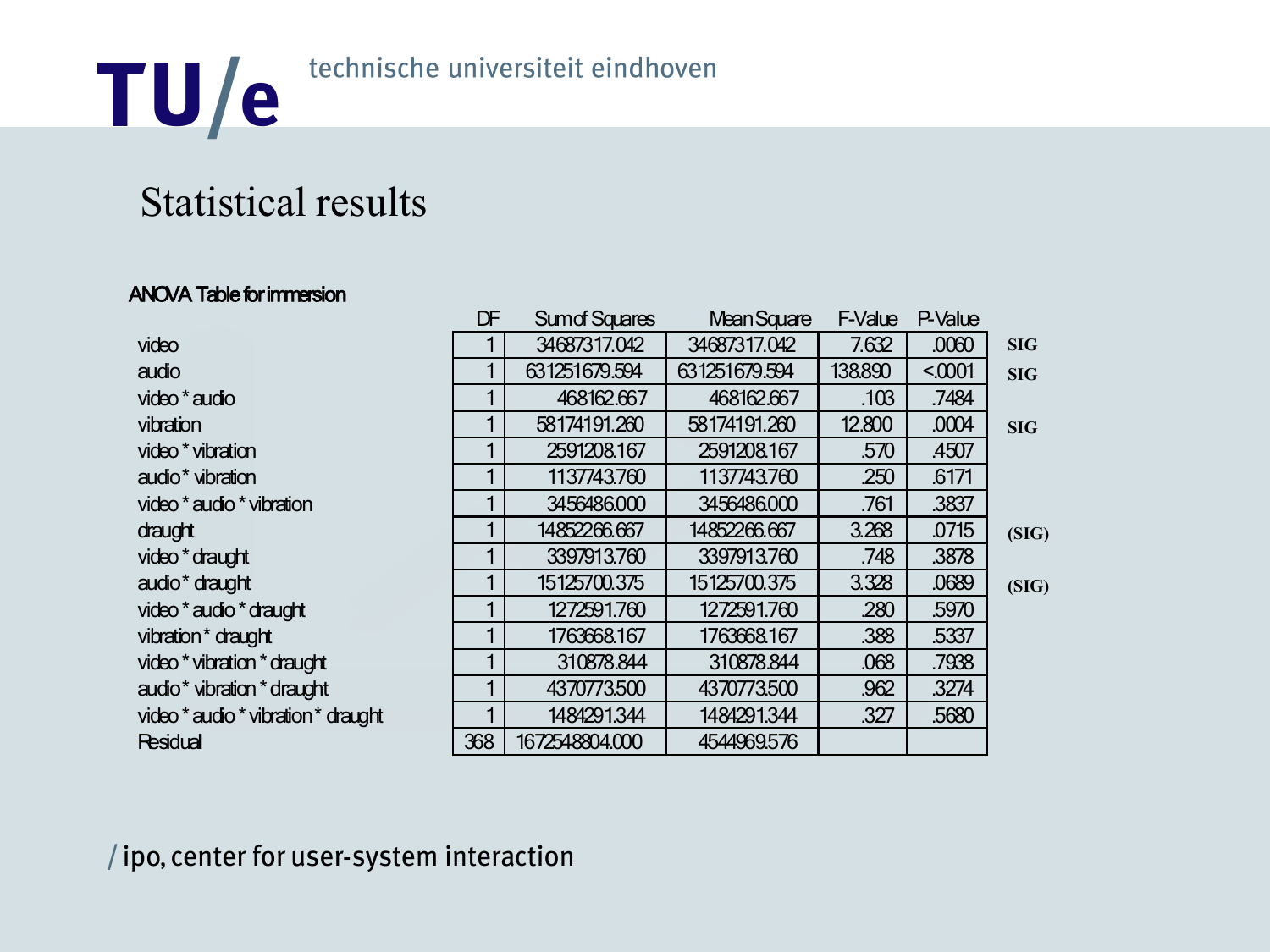

#### Means Table for immersion Effect: video

|   | Caint | Mean        | Std. Dev. | Std Err |
|---|-------|-------------|-----------|---------|
|   |       | 192 2482682 | 12458.928 | 177.458 |
| m | 192   | 13083.786   | 2565.741  | 185166  |

#### Means Table for immersion Effect: audio

|                | Count |                                     | Mean Std Dev. Std Err. |  |
|----------------|-------|-------------------------------------|------------------------|--|
| $\mathsf{off}$ |       | 192   1501.094   1733.781   125.125 |                        |  |
| on             |       | 192   4065.375   2549.507   183.995 |                        |  |

#### Means Table for immersion Effect: vibration

|           | Caint | Mean.                     | Std Dev  | Std Frr |
|-----------|-------|---------------------------|----------|---------|
| off       |       | 192   2394.010   2363.864 |          | 170597  |
| <b>on</b> |       | 192 3172458               | 2630.311 | 189826  |

#### Means Table for immersion Effect: draught \*

|           | (`n int | Mean                      | Std Dev  | Std Er |
|-----------|---------|---------------------------|----------|--------|
|           |         | 192   2586.568   2315.014 |          | 167072 |
| <b>on</b> |         | 192   2979.901            | 2715.495 | 195974 |

/ipo, center for user-system interaction

#### Means Table for immersion Effect: audio<sup>\*</sup> draught

|          | Count | Std. Dev.<br>Mean |          | Std Err. |  |
|----------|-------|-------------------|----------|----------|--|
| off, off | 96    | 1502.896          | 1675.134 | 170.968  |  |
| off, on  | 96    | 1499.292          | 1799.320 | 183642   |  |
| on, off  | 96    | 3670.240          | 2365.482 | 241426   |  |
| on, on   | 96    | 4460.510          | 2675.319 | 273049   |  |

"What was the most realistic scene?"

#### **Observed Frequencies for Sex, Favorites**

|        | Rest scenes |    | tunnel Full scene Totals |    |
|--------|-------------|----|--------------------------|----|
| female |             |    |                          | 12 |
| male   |             |    |                          | 12 |
| Totals |             | ィク |                          |    |

#### **Summary Table for Sex, Favorites**

| Num. Missing       | ი              |  |
|--------------------|----------------|--|
| DF                 | $\overline{2}$ |  |
| Chi Square         | 6.476          |  |
| Chi Square P-Value | .0392          |  |
|                    |                |  |
| Contingency Coef.  | .461           |  |
| Cramer's V         | .519           |  |